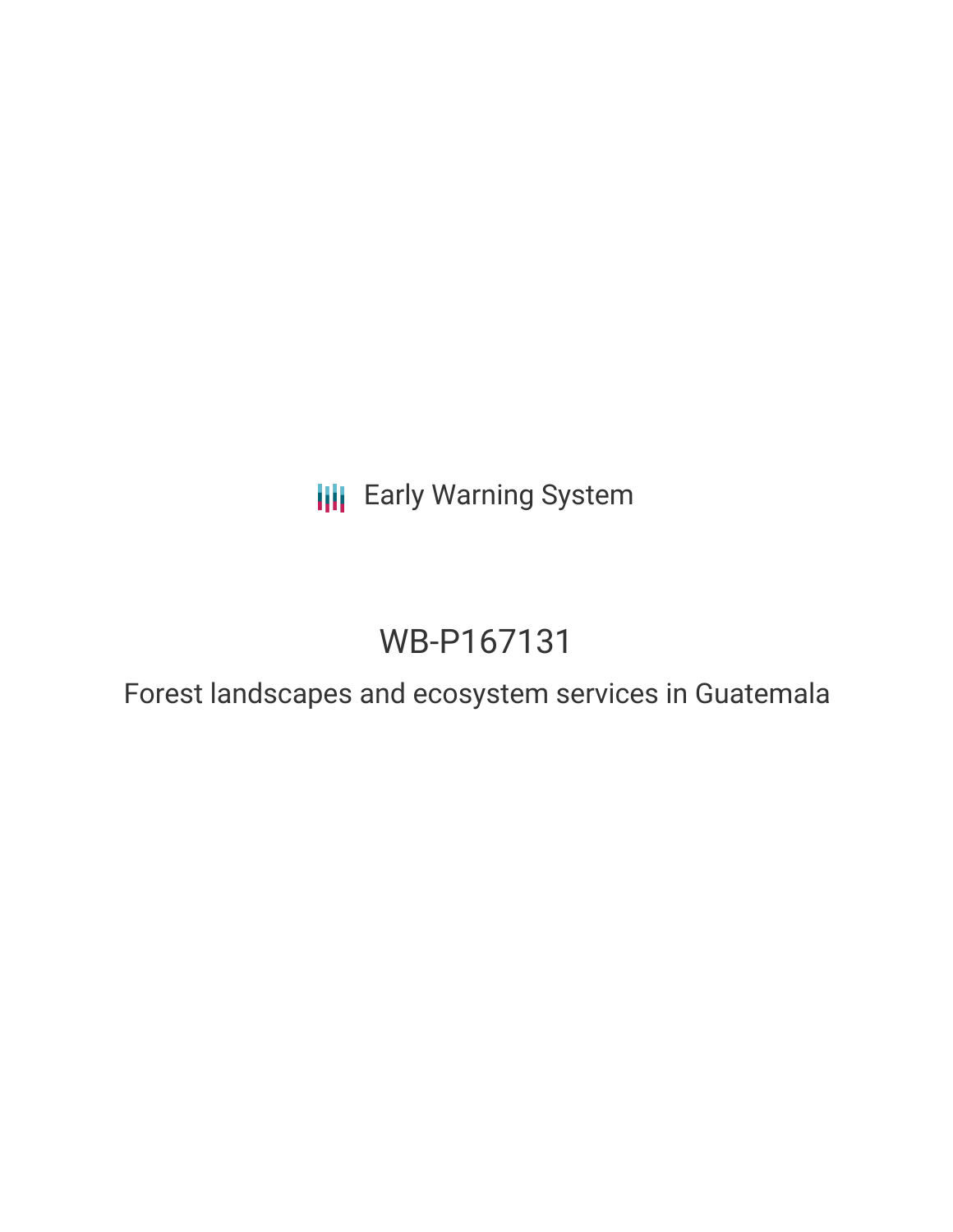

#### **Quick Facts**

| <b>Countries</b>               | Guatemala                      |
|--------------------------------|--------------------------------|
| <b>Financial Institutions</b>  | World Bank (WB)                |
| <b>Bank Risk Rating</b>        | B                              |
| <b>Borrower</b>                | <b>Government of Guatemala</b> |
| <b>Sectors</b>                 | Agriculture and Forestry       |
| <b>Investment Type(s)</b>      | Grant                          |
| <b>Investment Amount (USD)</b> | \$12.20 million                |
| <b>Project Cost (USD)</b>      | $$26.86$ million               |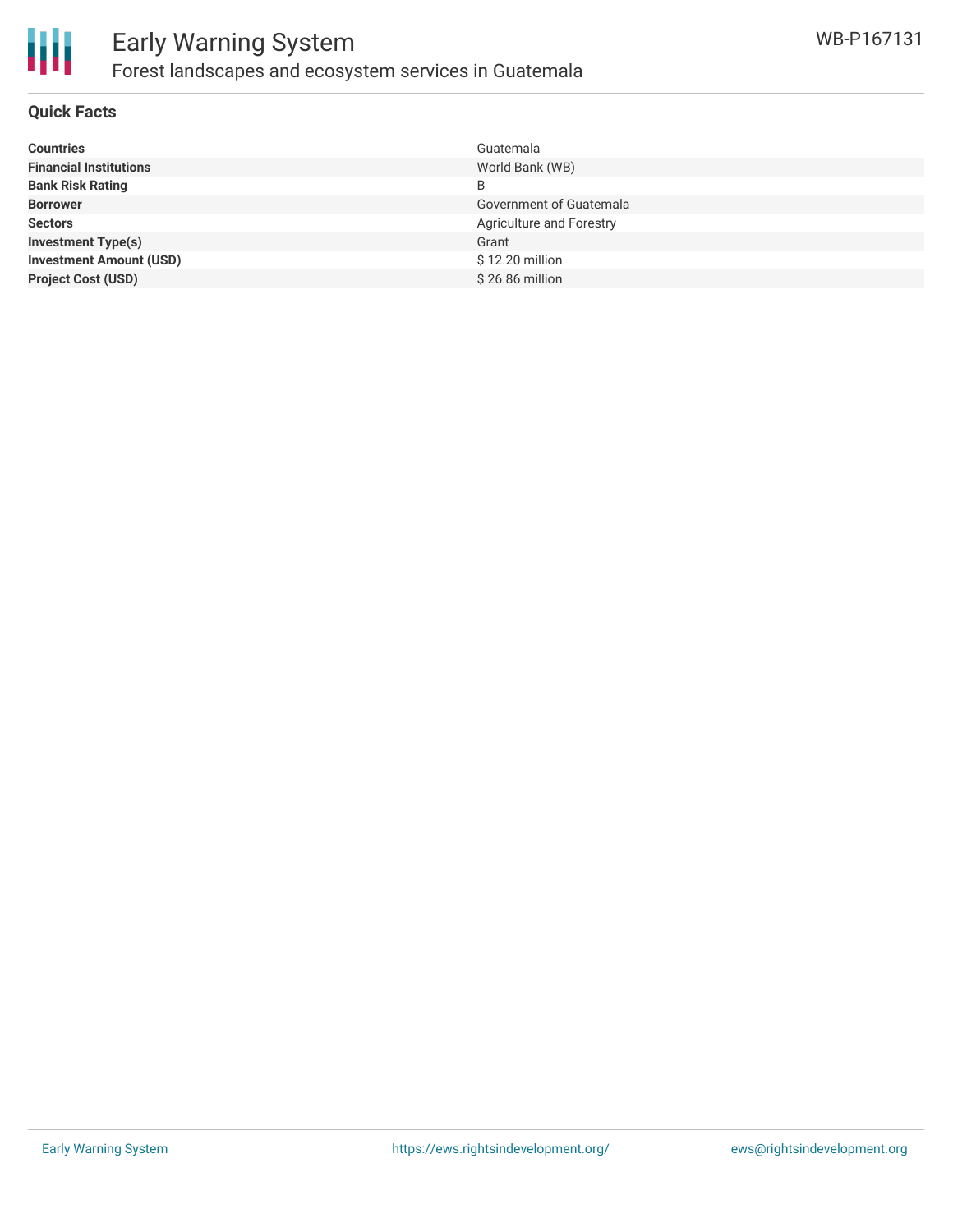

#### **Project Description**

According to the bank, the objective of the project is to strengthen the governance of forest management and increase access to improved livelihoods activities for forest-dependent communities in selected areas in Guatemala.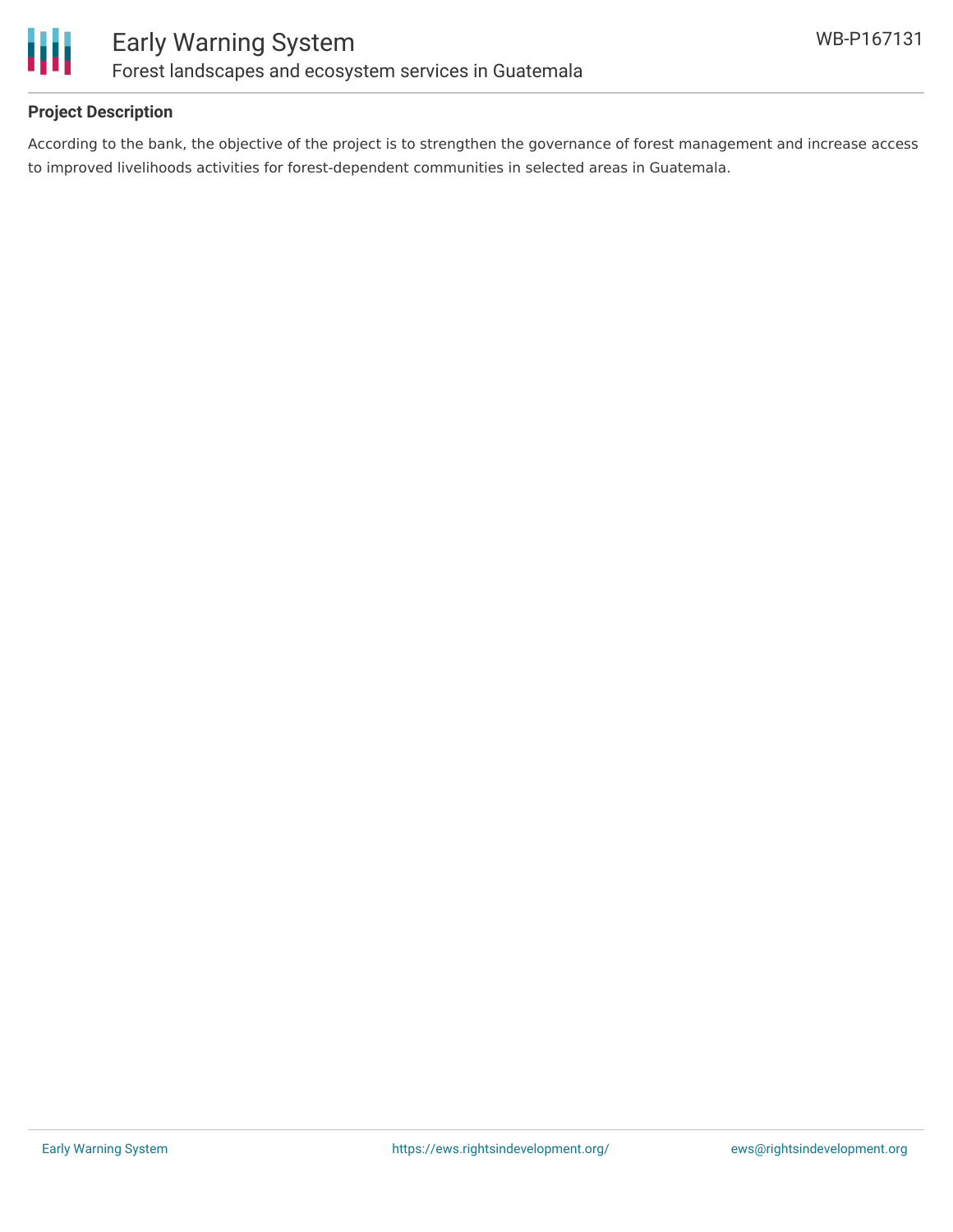

### Early Warning System Forest landscapes and ecosystem services in Guatemala

#### **Investment Description**

World Bank (WB)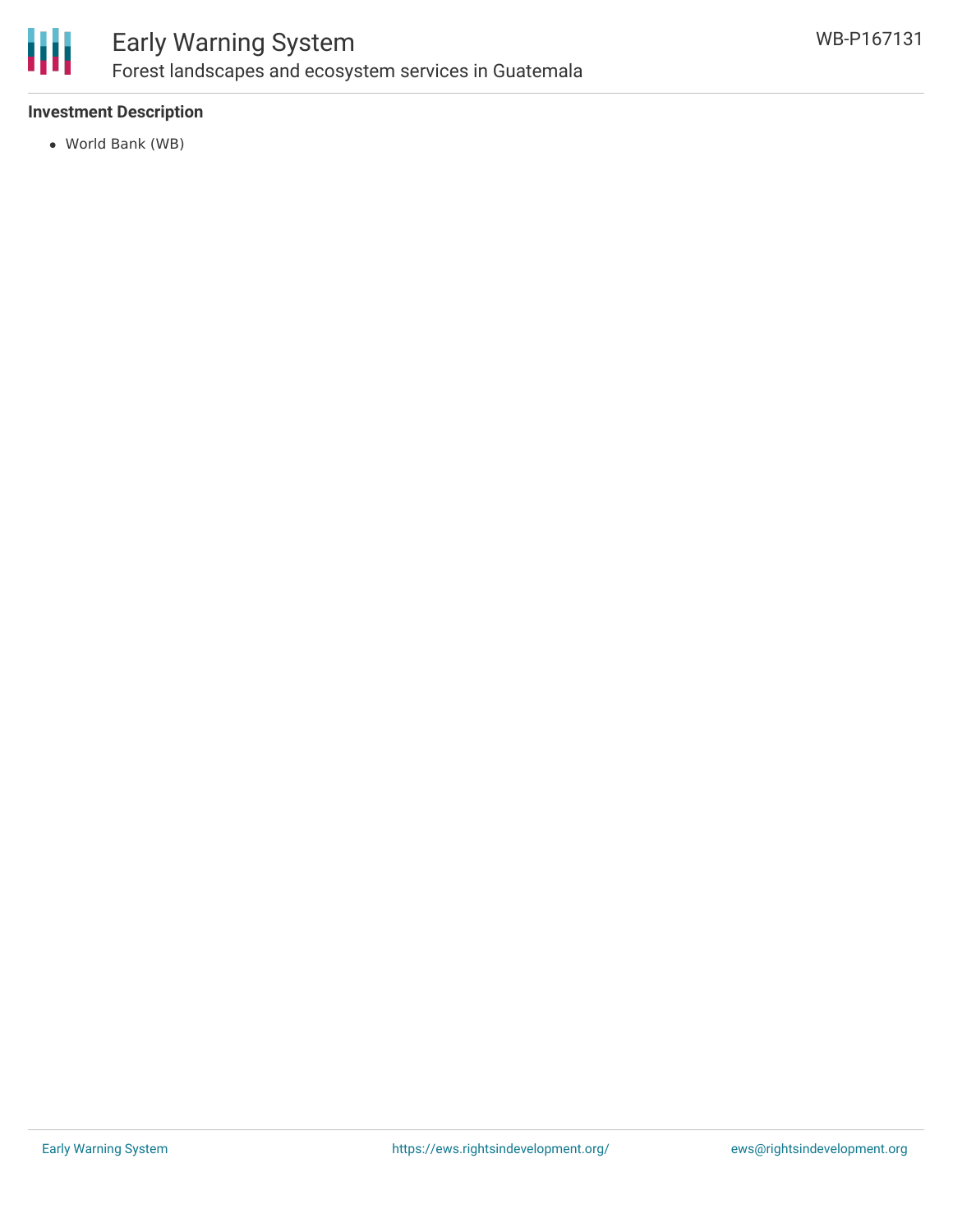

#### **Contact Information**

ACCOUNTABILITY MECHANISM OF WORLD BANK

The World Bank Inspection Panel is the independent complaint mechanism and fact-finding body for people who believe they are likely to be, or have been, adversely affected by a World Bank-financed project. If you submit a complaint to the Inspection Panel, they may investigate to assess whether the World Bank is following its own policies and procedures for preventing harm to people or the environment. You can contact the Inspection Panel or submit a complaint by emailing ipanel@worldbank.org. You can learn more about the Inspection Panel and how to file a complaint at: http://ewebapps.worldbank.org/apps/ip/Pages/Home.aspx.